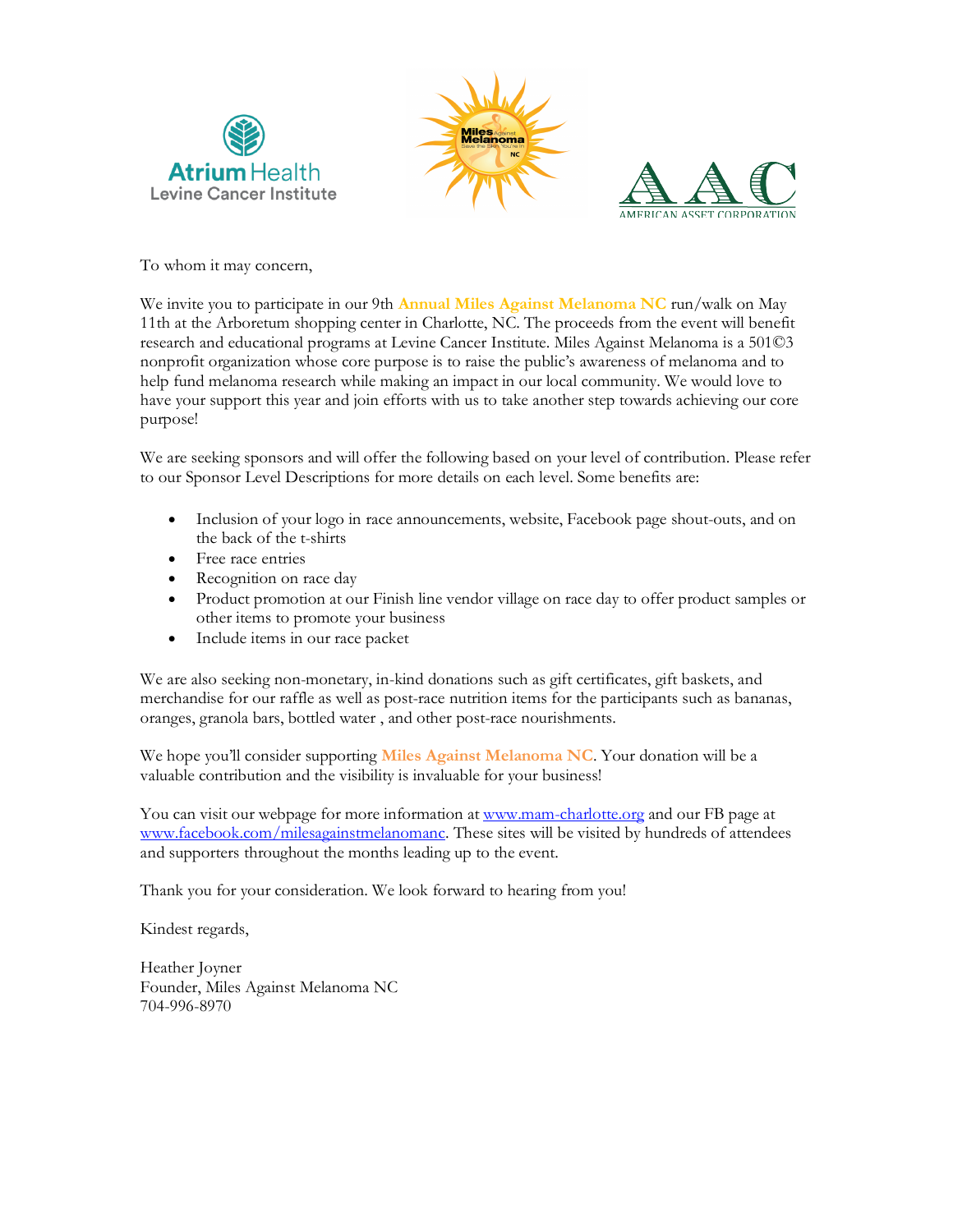

**Miles Against Melanoma NC A registered 501©3 organization**

> Heather Joyner, Director 8405 Dunton Court Waxhaw, NC 28173

704-996-8970 www.mam-charlotte.org mamclt@mam-charlotte.org

# **Event Date – April 25, 2020**

#### **Presenting Sponsor for 5K - \$7,500**

-Promo location of Logo on Website, Advertisements, and t-shirt -Listed as presenting sponsor for 5K in Race Day Announcements -15 free race entries -Race Packet Insert -Banner Recognition at Event -Table at Event

#### **Presenting Sponsor for Kid's Dash - \$5,000**

-Promo location of Logo on Website, Advertisements, and t-shirt -Listed as presenting sponsor for 1 Mile Fun Run in Race Day Announcements -10 free race entries -Race Packet Insert -Banner Recognition at Event -Table at Event

### **SPF75 - \$2,500**

-Promo location of Logo on Website, Advertisements, and t-shirt -Listed in Race Day Announcements as sponsor for Kid's Dash -5 free race entries -Race Packet Insert -Banner Recognition at Event -Table at Event

#### **SPF50 Sponsor - \$1,000**

-Large Logo on Website, Advertisements, and t-shirt -Listed in Race Day Announcements -2 free race entries -Race Packet Insert -Banner Recognition at Event -Table at Event

#### **SPF30 Sponsor - \$500**

-Small Logo on Website, Advertisements, and t-shirt -Listed in Race Day Announcements -Race Packet Insert -Banner Recognition at Event -Table at Event

#### **SPF15 Sponsor - \$250**

-Logo on Website -Listed in Race Day Announcements -Table at Event

**Table at Race day - \$100**